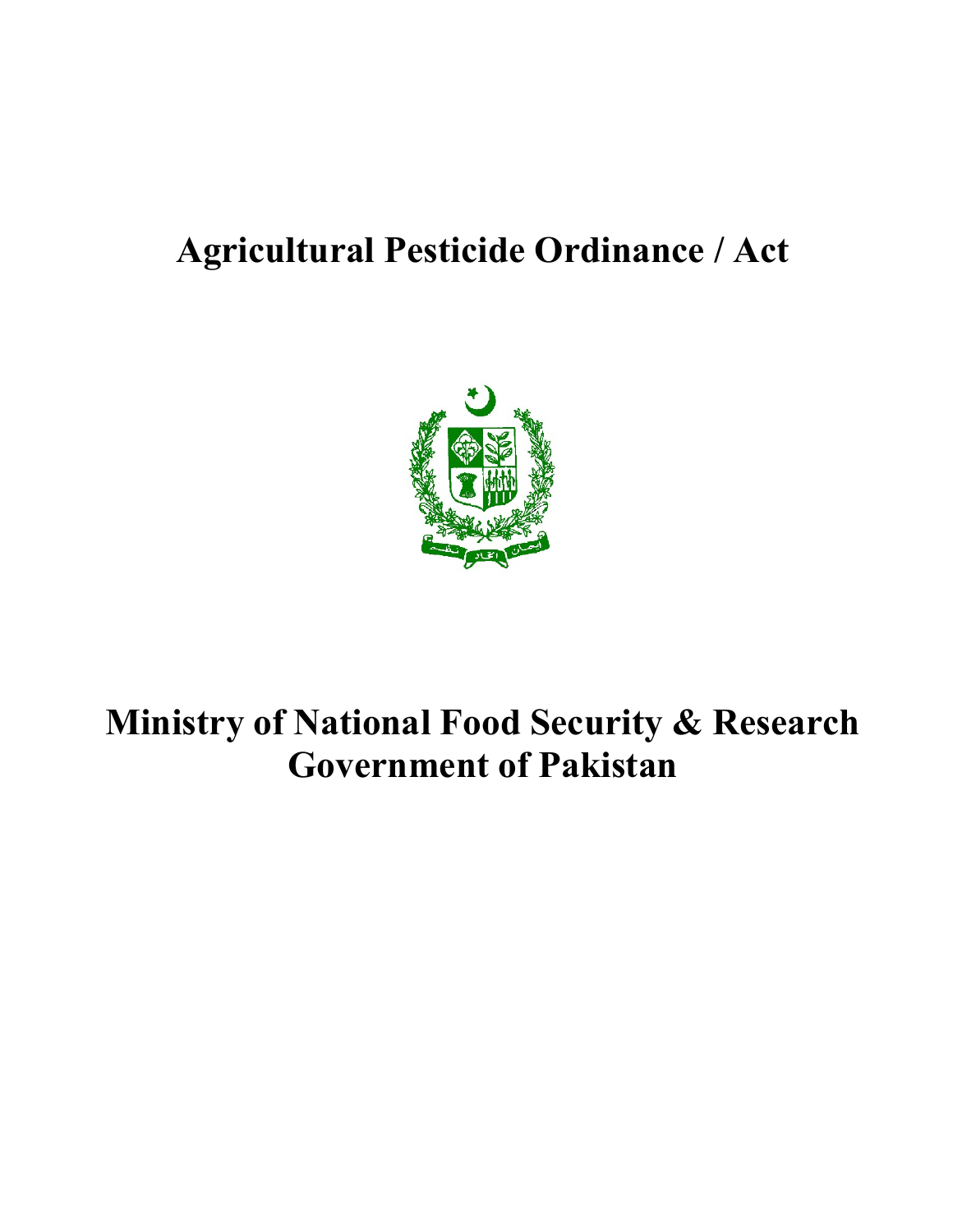#### THE GAZETTE OF PAKISTAN, EXTRAORDINARY, JAN. 25, 1971 MINISTRY OF LAW & PARLIAMENTARY AFFAIRS (LAW DIVISION)

### Islamabad, the  $25<sup>th</sup>$  January, 1971

No. F. 24(I)71-Pub.- The following ordinance Made by the President on the  $22<sup>nd</sup>$  January, 1971, is hereby published for general information:

### ORDINANCE NO : II OF 1971

#### AN

#### **ORDINANCE**

To regulate the import, manufacture, formulation, sale, distribution and use of Pesticides.

WHEREAS it is expedient to regulate the import, manufacture, formulation, sale, distribution and use of pesticides and for matters ancillary thereto:

AND WHEREAS the national interest of Pakistan in relation to the achievement of uniformity requires Central Legislation in the matter.

NOW, THEREFORE, in Pursuance of the proclamation of the  $25<sup>th</sup>$  day of March, 1969, read with the Provisional Consultation Order and in exercise of all powers enabling him in that behalf, the President is pleased to make and promulgate the following Ordinance:-

#### CHAPTER – I INTRODUCTORY

| Short title,<br>extent and<br>commence-<br>ment | $\mathbf I$ | (1)<br>(2)<br>(3) | The Ordinance may be called the Agricultural Pesticides Ordinance,<br>1971<br>It extends to the whole of Pakistan<br>It shall come into force at once                                                                                       |
|-------------------------------------------------|-------------|-------------------|---------------------------------------------------------------------------------------------------------------------------------------------------------------------------------------------------------------------------------------------|
| Application<br>of other<br>laws not<br>barred   | 2           |                   | The provisions of this Ordinance shall be in addition to, and not in<br>derogation of, the Provisions of the Poisons Act, 1919 (XII of 1919)<br>and any other law for the time being in force.                                              |
| Definitions                                     | 3           |                   | In this Ordinance, unless there is anything repugnant in the subject or<br>context, the expression:                                                                                                                                         |
|                                                 |             | (a)               | "Adulterated" (in relation to a pesticide means a pesticide with which<br>spurious, deleterious or harmful substance has been mixed or which<br>is wholly or mainly ineffective for the purpose for which it is<br>intended) <sup>4</sup> ; |
|                                                 |             |                   |                                                                                                                                                                                                                                             |

⒋Amended vide Act No. XXXIX of 1997.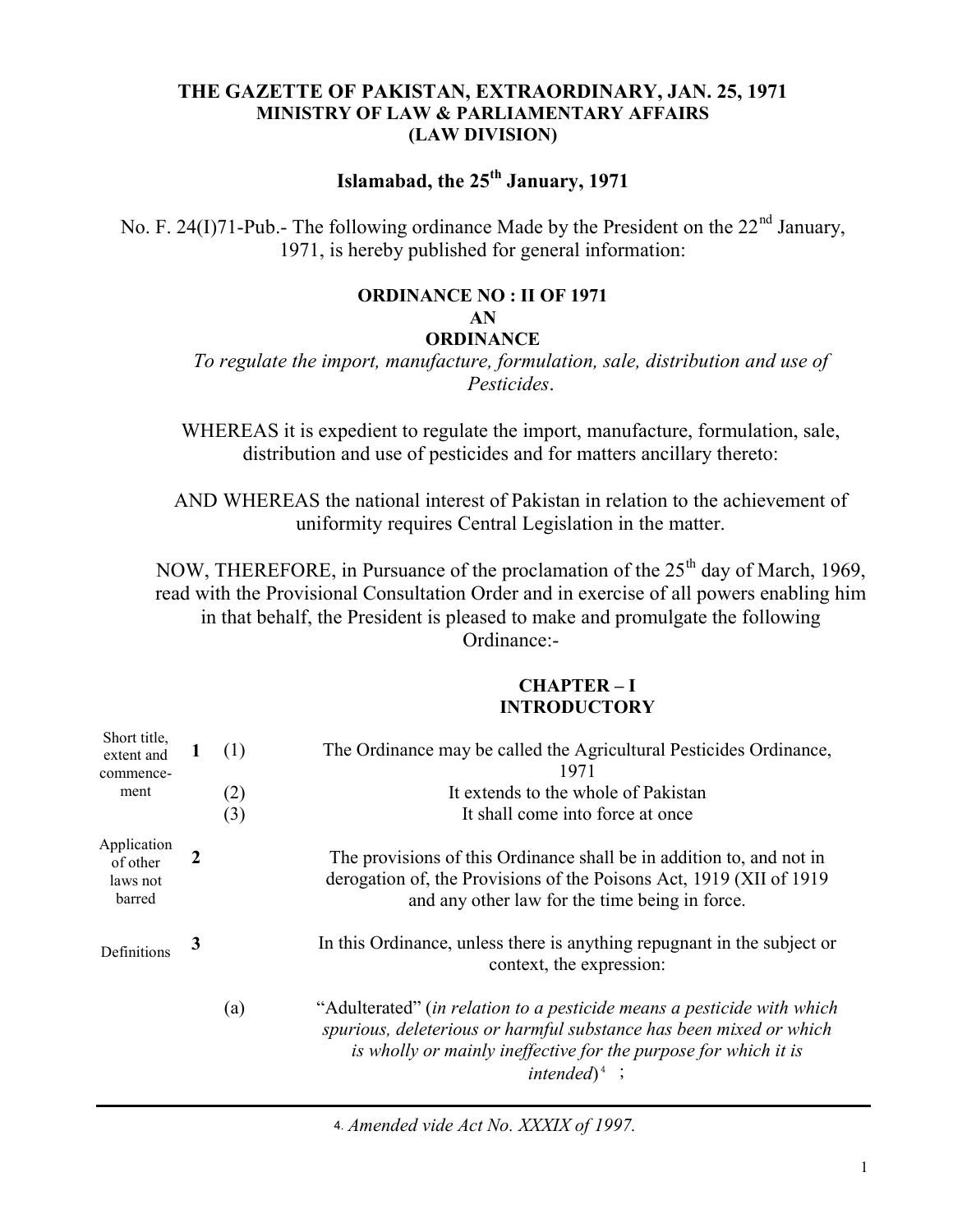| (b)      | "advertise" means to make known by publication or distribution of<br>any advertisement, circular or other notice;                                                                                                                                                                                                                                                                                                     |
|----------|-----------------------------------------------------------------------------------------------------------------------------------------------------------------------------------------------------------------------------------------------------------------------------------------------------------------------------------------------------------------------------------------------------------------------|
| (c)      |                                                                                                                                                                                                                                                                                                                                                                                                                       |
| (d)      | "committee" means the Agriculture Pesticide Technical Advisory<br>Committee constituted under this Ordinance;                                                                                                                                                                                                                                                                                                         |
| (e)      | "formulation" means the process by which a pesticide is converted,<br>by mixing with other substance, into a form in which it is ready to be<br>used;                                                                                                                                                                                                                                                                 |
| (f)      | "fungi" means all rusts, smuts, mildews, moulds, yeasts, and similar<br>forms of plant life prescribed in this behalf and includes bacteria<br>affecting plant life;                                                                                                                                                                                                                                                  |
| (g)      | "Government analyst" means a Government Analyst appointed under<br>this Ordinance;                                                                                                                                                                                                                                                                                                                                    |
| (h)      | "Guarantee" means the statement indicating the strength,<br>effectiveness and other qualities $(----)^2$ of a pesticide which an<br>importer, manufacturer, formulator, vendor or person holding stock<br>for sale $(\text{---})^2$ of a pesticide is required to submit under the rules at<br>the time of applying for the registration of the $(\textit{pesticide})^2$ ;                                            |
| (i)      | "inspector" means an Inspector appointed under this Ordinance;                                                                                                                                                                                                                                                                                                                                                        |
| (j)      | "ingredient" means any material used in making a pesticide;                                                                                                                                                                                                                                                                                                                                                           |
| $\rm(k)$ | "insect" means any of the small invertebrate animals commonly<br>known as insects and includes such forms of animal life as may be<br>prescribed;                                                                                                                                                                                                                                                                     |
| (1)      | "label" means the written, printed or graphic matter on, or attached<br>to, a pesticide or the immediate container thereof, and the outside<br>container or wrapper of the retail package, if any, of the pesticide;                                                                                                                                                                                                  |
| (m)      | "package" includes every container;                                                                                                                                                                                                                                                                                                                                                                                   |
| (n)      | "pesticide" means any substance or mixture of substances used or<br>represented as means for preventing, destroying, repelling, mitigating<br>or controlling, directly or indirectly, any insect, fungus, bacterial<br>organisms, nematodes, virus, weed, rodent or other plant or animal<br>pests; but does not include a substance which is a 'drug' within the<br>meaning of the Drugs Act, 1940. (XXIII of 1940); |

² Amended vide Ordinance No. XXXVII of 1991and Act No. XIX of 1992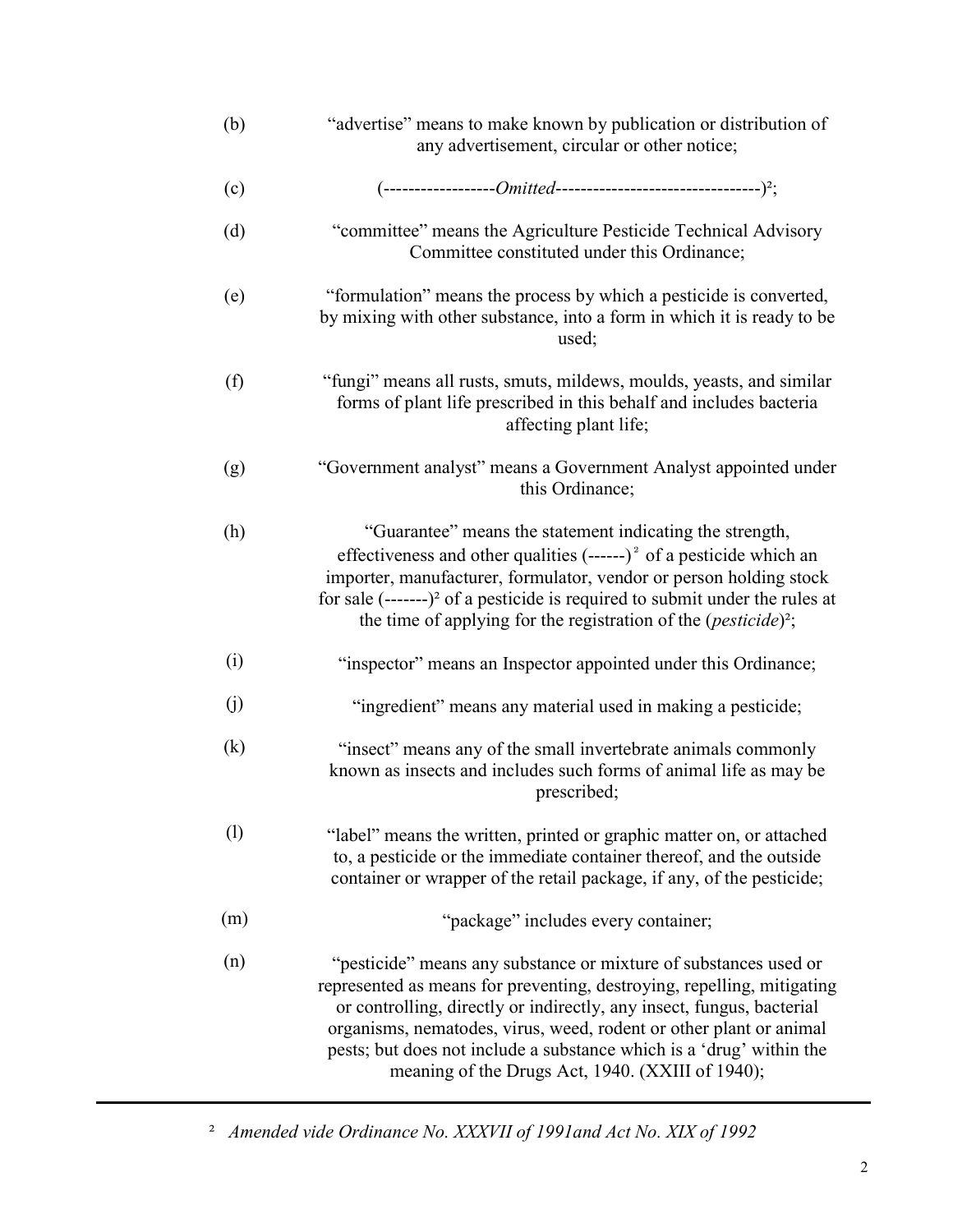|                                                       |                         | (0)  | "prescribed" means prescribed by rules made under this Ordinance;                                                                                                                                                                                                                                                                                                                                                                                                                                                      |
|-------------------------------------------------------|-------------------------|------|------------------------------------------------------------------------------------------------------------------------------------------------------------------------------------------------------------------------------------------------------------------------------------------------------------------------------------------------------------------------------------------------------------------------------------------------------------------------------------------------------------------------|
|                                                       |                         | (p)  | "registered" means registered under this Ordinance;                                                                                                                                                                                                                                                                                                                                                                                                                                                                    |
|                                                       |                         | (q)  | "registration number" means a specific number assigned by the<br>Federal Government to each registered (-------) <sup>2</sup> pesticide;                                                                                                                                                                                                                                                                                                                                                                               |
|                                                       |                         | (r)  | "rules" means rules made under this Ordinance;                                                                                                                                                                                                                                                                                                                                                                                                                                                                         |
|                                                       |                         | (rr) | "sub standard" when used with reference to a pesticide, means any<br>pesticide the strength or purity of which fall below the professed<br>standard or quality which is expressed on its label or under which it<br>is sold or a pesticide any valuable ingredient of which has been<br>wholly or partially extracted; and) <sup>4</sup> ;                                                                                                                                                                             |
|                                                       |                         | (s)  | "weed" means any plant which grows where not wanted.                                                                                                                                                                                                                                                                                                                                                                                                                                                                   |
|                                                       |                         |      | <b>CHAPTER-II</b>                                                                                                                                                                                                                                                                                                                                                                                                                                                                                                      |
|                                                       |                         |      | IMPORT, MANUFACTURE, FORMULATION, SALE,<br>DISTRIBUTION AND USE OF PESTICIDES.                                                                                                                                                                                                                                                                                                                                                                                                                                         |
| Pesticides<br>to be Regis-<br>tered                   | $\overline{\mathbf{4}}$ |      | (No person shall import, manufacture, formulate, sell, offer for sale,<br>hold any stock for sale or in any manner advertise any pesticide<br>which has not been registered in the manner provided by this Act or<br>the rules framed thereunder:                                                                                                                                                                                                                                                                      |
|                                                       |                         |      | provided that the Federal Government may, by notification in the<br>official gazette directed that the pesticide specified in the notification<br>and not having a trade name will be imported only by a class or<br>classes of importer as specified; except a pesticide having a trade<br>name and registered in the country of manufacture which may be<br>imported without undergoing the registration process but subject to<br>the conditions notified from time to time by the Federal Government) <sup>3</sup> |
| Application<br>for Regis-<br>tration of<br>Pesticides | 5                       | (1)  | Any person intending to import, manufacture, formulate, sell, offer<br>for sale, hold in stock for sale or advertise any $(\dots)$ <sup>2</sup> pesticide<br>may apply to the Federal Government for the registration of the<br>( <i>pesticide</i> ) <sup>2</sup> under such name as he may indicate in the application.                                                                                                                                                                                               |

<sup>2</sup> Amended vide Ordinance No. XXXVII of 1991 and Act No. XIX of 1992. <sup>3</sup> Amended vide Act No. XIX of 1992

<sup>4</sup> Amended vide Act No. XXXIX of 1997.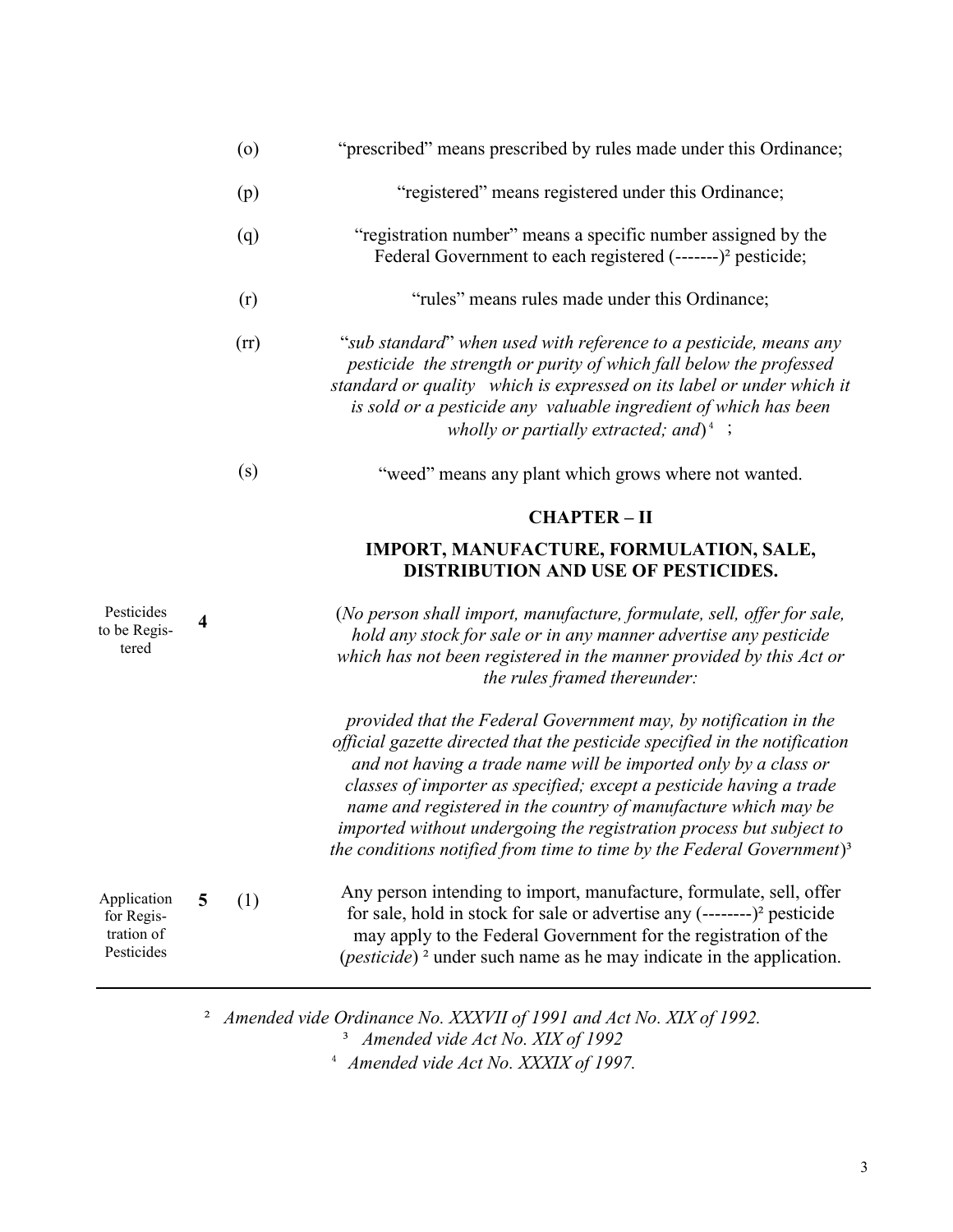|                                                                |   | (2) |     | An application under sub-section (I) shall be in such form, be<br>accompanied by such fee and contain such statements and<br>information as may be prescribed.                                                                                                                                                                                                                                                                                                                                                                    |
|----------------------------------------------------------------|---|-----|-----|-----------------------------------------------------------------------------------------------------------------------------------------------------------------------------------------------------------------------------------------------------------------------------------------------------------------------------------------------------------------------------------------------------------------------------------------------------------------------------------------------------------------------------------|
|                                                                |   | (3) |     | Where the person making an application under sub-section $(I)$ is not<br>domiciled in Pakistan, the application shall, besides such person, be<br>signed by his agent or representative in Pakistan.                                                                                                                                                                                                                                                                                                                              |
|                                                                |   | (4) |     | Upon the receipt of an application under sub-section $(1)$ the Federal<br>Government may register a $(----)^2$ pesticide by the name indicated<br>in the application, if it is satisfied that:                                                                                                                                                                                                                                                                                                                                    |
|                                                                |   |     | (a) | the (name of the pesticide) <sup>2</sup> is not such as would tend to deceive or<br>mislead the purchaser with respect to the guarantee relating to the<br>pesticide or its ingredients or the method of its preparation; or                                                                                                                                                                                                                                                                                                      |
|                                                                |   |     | (b) | the guarantee relating to the pesticide or its ingredients is not the<br>same as that of an other registered ( <i>pesticide</i> ) <sup>2</sup> ( <i>by the same</i><br><i>manufacturer</i> ) <sup>1</sup> or is not so similar thereto as be likely to deceive; or.                                                                                                                                                                                                                                                               |
|                                                                |   |     | (c) | it is effective for the purpose for which it is sold or represented to be<br>effective; or                                                                                                                                                                                                                                                                                                                                                                                                                                        |
|                                                                |   |     | (d) | it is not generally detrimental or injurious to vegetation, except<br>weeds, or to human or animal health even when applied according to<br>directions.                                                                                                                                                                                                                                                                                                                                                                           |
|                                                                |   | (5) |     | When it registers a $(---)^2$ pesticide on the application of any person,<br>the Federal Government shall grant to him a certificate of<br>registration in such form as may be prescribed.                                                                                                                                                                                                                                                                                                                                        |
| Period for<br>which<br>Registra-<br>tion shall<br>be effective | 6 |     |     | The registration of a $\left($ ------ $\right)$ <sup>2</sup> pesticide shall be effective from the date<br>of its registration until the thirtieth day of June of the third year<br>following the year of registration.                                                                                                                                                                                                                                                                                                           |
| Cancella-<br>tion of<br>Regis-<br>tration                      | 7 |     |     | If, at any time after the registration of $(\dots)$ <sup>2</sup> a pesticide, the<br>Federal Govt. is of opinion that the registration has been secured in<br>violation of any of the provision of this Ordinance or the rules or that<br>the pesticide is ineffective against pests or hazardous to vegetation,<br>other than weed, or to human or animal life, the Federal Government<br>may, after giving to the person on whose application it has been<br>registered an opportunity of being heard, cancel the registration. |

<sup>1</sup> Amended vide Ordinance No. XII of 1979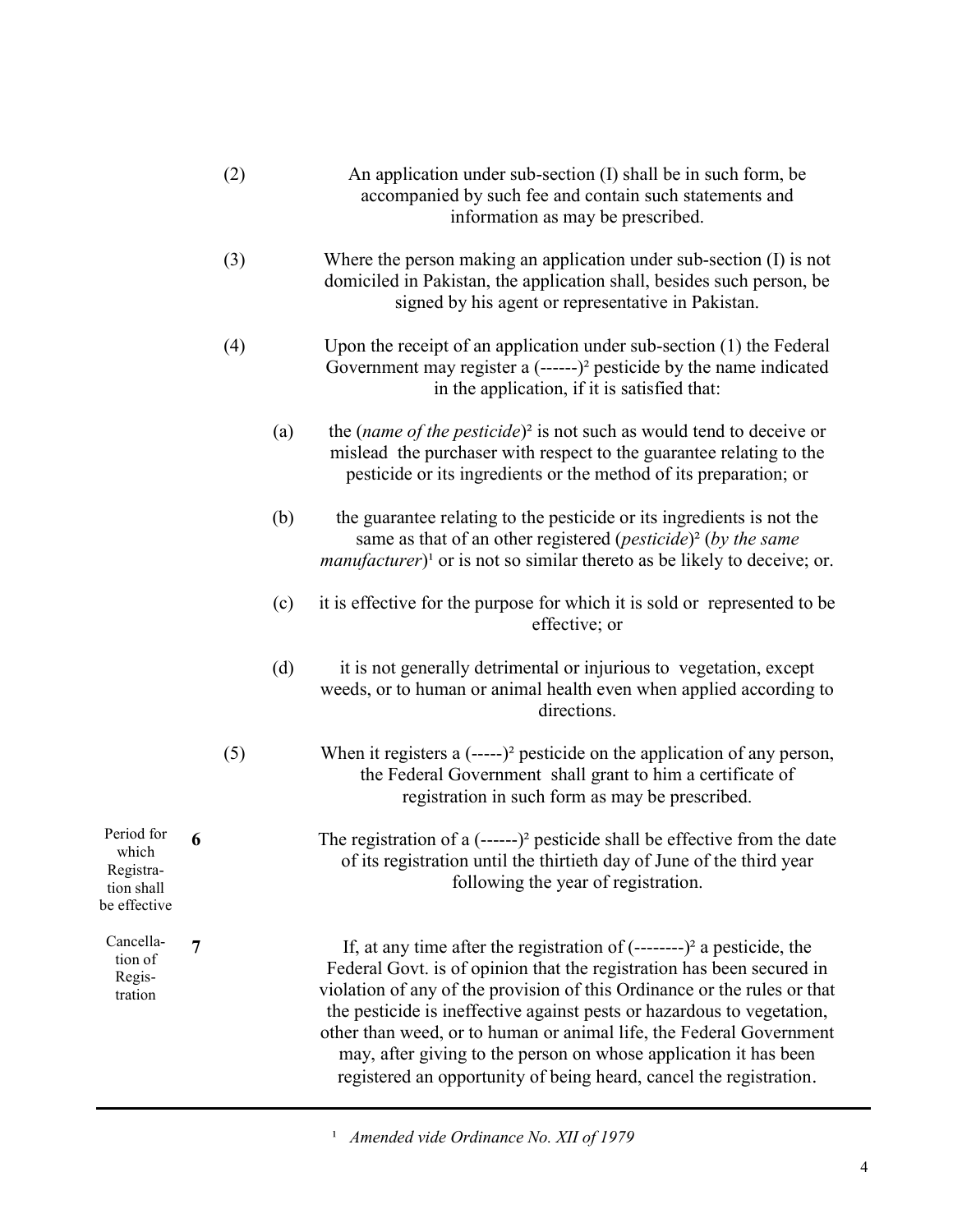² Amended vide Ordinance No. XXXVII of 1991 and Act No. XIX of 1992.

| Renewal of<br>Registra-<br>tion                                           | 8  | (1) | The Federal Government may, on the application of the importer,<br>manufacturer, formulator, vender or stock-holder of a registered (---) <sup>2</sup><br>pesticide in the guarantee of ingredients of which no change has<br>taken place since the date of its registration, renew the registration of<br>the $(pesticide)^2$ for a further period of three years. |
|---------------------------------------------------------------------------|----|-----|---------------------------------------------------------------------------------------------------------------------------------------------------------------------------------------------------------------------------------------------------------------------------------------------------------------------------------------------------------------------|
|                                                                           |    | (2) | An application under sub-section (I) shall be in such form and be<br>accompanied by such fee as may be prescribed and shall be made<br>before the expiration of the period for which the registration of<br>( <i>pesticide</i> ) <sup>2</sup> to which it relates is effective.                                                                                     |
| Importation<br>may be<br>prohibited                                       | 9  |     | If any pesticide imported into Pakistan is found to be adulterated or<br>incorrectly or misleadingly tagged, labeled or named, or if its sale in<br>any way contravenes any of the provisions of this Ordinance, the<br>Federal Govt. may, by notification in the official Gazzette, prohibit<br>the further import of the pesticide into Pakistan.                 |
| Labelling<br>of packages                                                  | 10 | (1) | No person shall sell or offer or expose for sale, or advertise or hold in<br>stock for sale any pesticide unless each package containing the<br>pesticide, and every tag or label durably attached thereto, is (----------<br>------) marked in printed characters in such form and in such manner<br>as may be prescribed.                                         |
|                                                                           |    | (2) | (Any dealer wholeseller, retailer or an agent who has been convicted<br>of not less than two offences under this Ordinance shall be black<br>listed by the importer, manufacturer, distributor or formulator of the<br>pesticide in question) <sup>4</sup>                                                                                                          |
| Storage and<br>use of<br>Pesticides                                       | 11 |     | No person shall store or use any pesticide save in accordance with<br>rules made under this Ordinance.                                                                                                                                                                                                                                                              |
|                                                                           |    |     | <b>CHAPTER III</b><br>THE AGRICULTURE PESTICIDE TECHNICAL ADVISORY<br><b>COMMITTEE ETC.</b>                                                                                                                                                                                                                                                                         |
| The Agri-<br>cultural<br>Pesticides<br>Technical<br>Advisory<br>Committee | 12 | (1) | As soon as may be after the commencement of this Ordinance, the<br>Federal Government shall constitute a committee, to be called APTA<br>Committee, to advise the Federal Government on technical matters<br>arising out of the administration of this Ordinance and to perform any<br>other functions assigned to it by or under this Ordinance.                   |

² Amended vide Ordinance No. XXXVII of 1991 and Act No. XIX of 1992.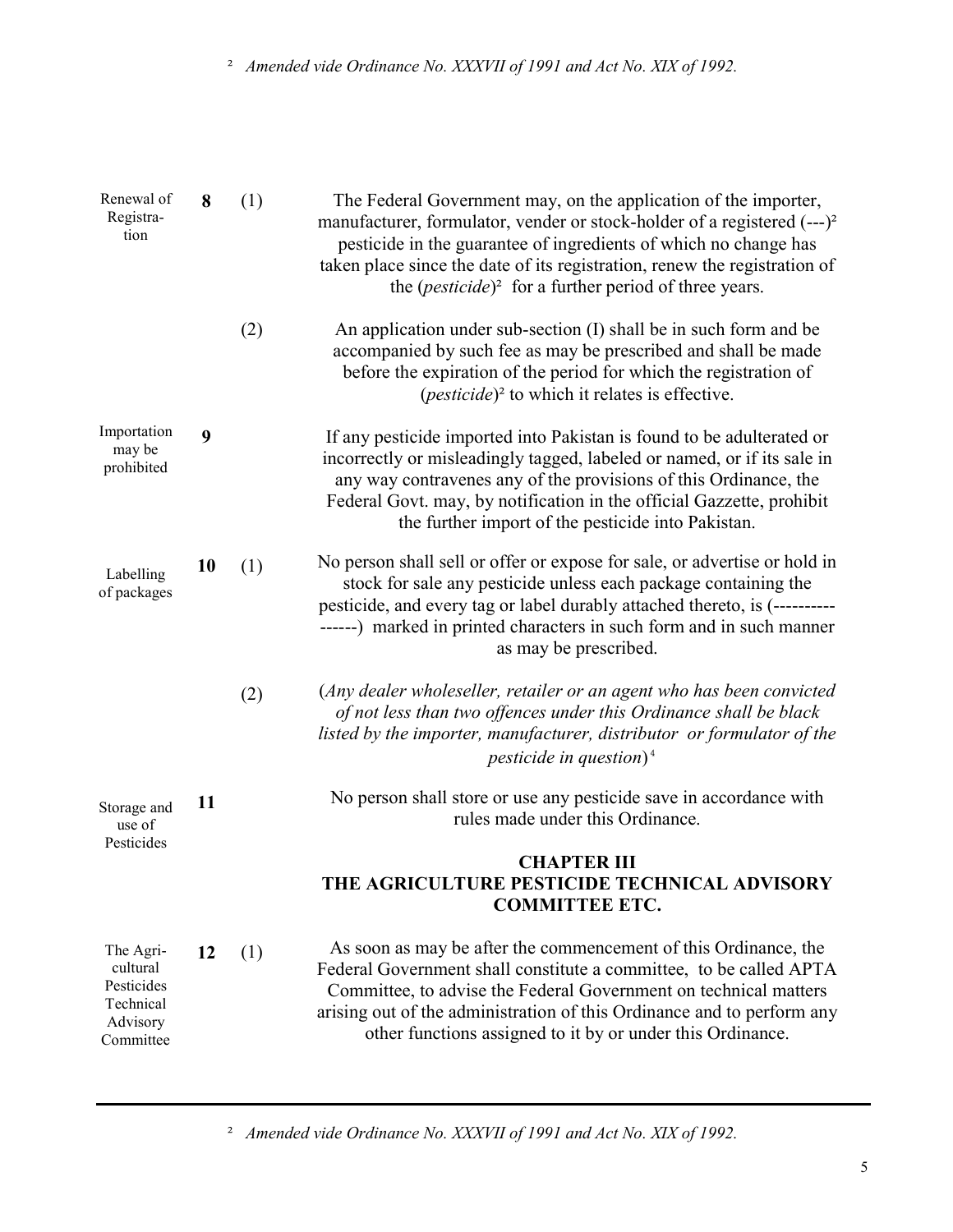⒋Amended vide Act No. XXXIX of 1997.

| (2)  | The Committee shall consist of a Chairman and such number of vice<br>Chairman and other members, being officers of the Federal<br>Government or a Provincial Government or persons representing<br>trade and industry engaged in pesticide business, as the Federal<br>Government may appoint.                  |
|------|-----------------------------------------------------------------------------------------------------------------------------------------------------------------------------------------------------------------------------------------------------------------------------------------------------------------|
|      | Provided that no officer of a Provincial Govt. and no person<br>representing trade and industry so engaged in a province shall be<br>appointed otherwise than on the recommendation of the Government<br>of the Province concerned.                                                                             |
| (3)  | The names of Chairman, the Vice-Chairman and the other members<br>of the Committee shall be published in the official Gazette.                                                                                                                                                                                  |
| (4)  | The Federal Government shall appoint one of the members of the<br>Committee, being an officer of the Government, to be the secretary of<br>the Committee for the period for which he is such a member.                                                                                                          |
| (5)  | The non-official member of the Committee shall hold office for a<br>term of three years and shall be eligible for reappointment.                                                                                                                                                                                |
| (6)  | A member of the Committee may, at any time, resign his office by<br>writing under his hand addressed to the Chairman, but the seat of<br>such member shall not be deemed to have fallen vacant unless the<br>resignation has been accepted by the Chairman with previous<br>approval of the Federal Government. |
| (7)  | A person appointed to fill a vacancy created by the resignation or<br>death of a member shall hold office for the residue to the term of his<br>predecessor.                                                                                                                                                    |
| (8)  | The functions of the Committee may be exercised not withstanding<br>any vacancy in the membership thereof.                                                                                                                                                                                                      |
| (9)  | The Committee shall have the power to regulate with prior approval<br>of the Federal Government the procedure for the conduct of its<br>business.                                                                                                                                                               |
| (10) | The Committee may appoint sub-Committee consisting of specialists<br>for the consideration of particular matters for such periods, not<br>exceeding three years, as it may consider necessary.                                                                                                                  |

6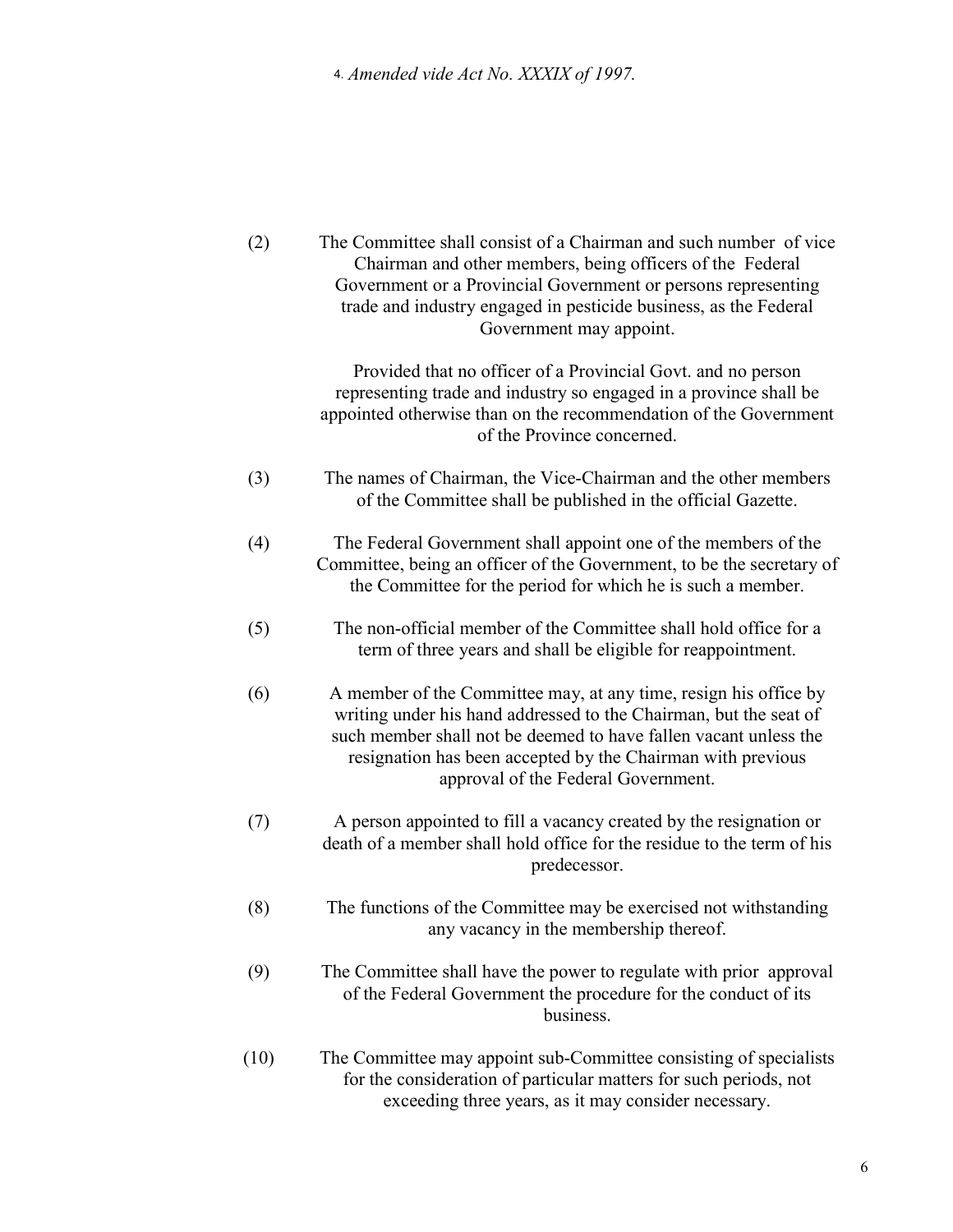| Pesticide<br>Laboratory       | 13 | (1) | As soon as may be after the commencement of this Ordinance, the<br>Federal Government shall set up a Pesticides Laboratory (or, in<br>consultation with the provincial government, declare a provincial<br>laboratory as pesticide laboratory which may be) <sup>3</sup> suitably equipped<br>to carry out the functions entrusted to it by or under this ordinance.                                                                                                                                                        |
|-------------------------------|----|-----|-----------------------------------------------------------------------------------------------------------------------------------------------------------------------------------------------------------------------------------------------------------------------------------------------------------------------------------------------------------------------------------------------------------------------------------------------------------------------------------------------------------------------------|
|                               |    | (2) | The functions of the Pesticides Laboratory and the mode of<br>submission of samples for analysis or test to the Laboratory shall be<br>such as may be prescribed.                                                                                                                                                                                                                                                                                                                                                           |
|                               |    | (3) | The secrecy of the formulae of $(---)^2$ pesticides, samples of which<br>are submitted to the pesticides Laboratory for analysis or test, shall<br>be duly safeguarded in the manner prescribed.                                                                                                                                                                                                                                                                                                                            |
| Govern-<br>ment<br>Analyst    | 14 |     | The Federal Government may, by notification in the official Gazette,<br>appoint as many persons as it deems fit to be Government Analysts<br>for pesticides and, where it appoints more than one person to be<br>Govt. Analysts, shall specify in the notification the local limits with<br>in which each one of them shall perform the<br>functions of Government Analyst.                                                                                                                                                 |
| Inspectors                    | 15 |     | The Federal Government may, by notification in the official Gazette,<br>appoint from amongst the officers of the Federal Government or a<br>Provincial Government employed for work relating to Plant<br>protection such number as it deems fit to be Inspectors with in such<br>local limits as may be specified in the notification.                                                                                                                                                                                      |
| Power of<br>Inspectors        | 16 |     | An Inspector may, within the local limits for which he is appointed,<br>enter upon any premises where pesticides are kept or stored, whether<br>in containers or in bulk, by or on behalf of the owner, including<br>premises belonging to a bailee, such as a railway, a shipping<br>company or any other carrier, and may take samples therefrom for<br>examination. No compensations shall be payable for a reasonable<br>quantity taken as a sample.                                                                    |
| Procedure<br>of<br>Inspectors | 17 | (1) | Where an Inspector takes a sample of a pesticide for the purpose of<br>test or analysis under section-16 he shall intimate such purpose in<br>writing in the prescribed form to the person from whose possession<br>he takes it and, in the presence of such person (unless he willfully<br>absents himself), shall divide the sample into three portions and<br>effectively seal and suitably marks the same and permit such person<br>to add his own seal and mark to all or any of the portions so sealed<br>and marked: |
|                               |    |     | Contd                                                                                                                                                                                                                                                                                                                                                                                                                                                                                                                       |

<sup>2</sup> Amended vide Ordinance No. XXXVII of 1991 and Act No. XIX of 1992. <sup>3</sup> Amended vide Act No. XIX of 1992.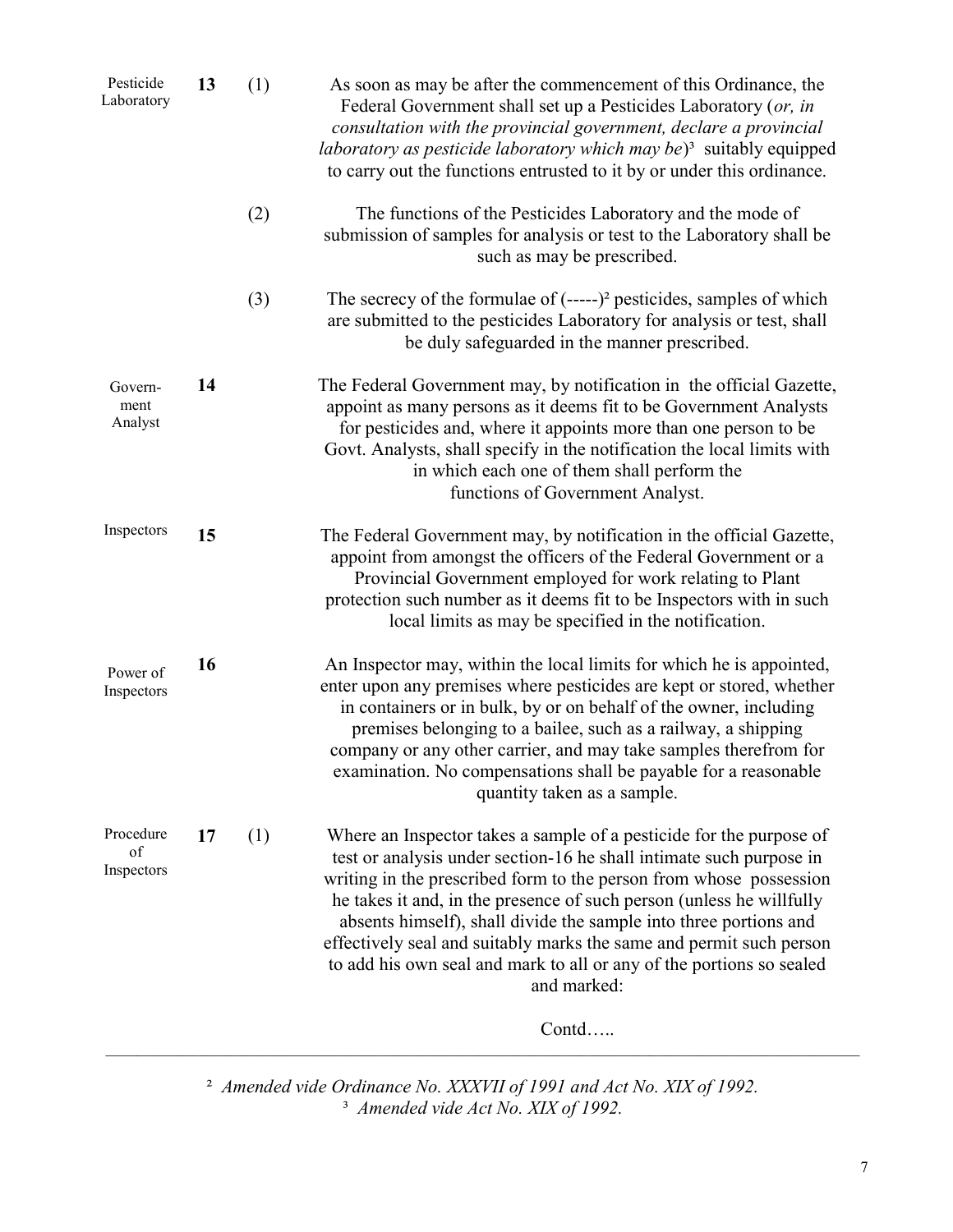|                               |    | (2) |                 | Provided that, where the pesticide is made up in containers of small<br>volume, instead of dividing a sample as aforesaid, the Inspector may<br>and if the pesticide be such that it is likely to deteriorate or be<br>otherwise damaged by exposure shall, take three of the said<br>containers after suitable marking the same and, where necessary,<br>sealing them.                                                                                                                                                                              |
|-------------------------------|----|-----|-----------------|------------------------------------------------------------------------------------------------------------------------------------------------------------------------------------------------------------------------------------------------------------------------------------------------------------------------------------------------------------------------------------------------------------------------------------------------------------------------------------------------------------------------------------------------------|
|                               |    |     |                 | The Inspector shall restore one portion of a sample so divided or one<br>container, as the case may be, to the person from whom he takes it,<br>and shall retain the reminder and dispose of the same as follows:-                                                                                                                                                                                                                                                                                                                                   |
|                               |    |     | $\ddot{1}$      | he shall forthwith send one portion or container to the Government<br>Analyst for test or analysis; and                                                                                                                                                                                                                                                                                                                                                                                                                                              |
|                               |    |     | $\overline{ii}$ | he shall send the second portion or container to the Federal<br>Government.                                                                                                                                                                                                                                                                                                                                                                                                                                                                          |
| Report of<br>Govt.<br>Analyst | 18 | (1) |                 | The Government Analysts to whom a sample of any pesticides has<br>been forwarded by an Inspector under sub-section (2) of section-17<br>shall deliver to the Inspector, in triplicate in the prescribed form, a<br>signed report of the result of the test or analysis conducted by him.                                                                                                                                                                                                                                                             |
|                               |    | (2) |                 | The Inspector shall deliver one copy of the report received by him to<br>the person from whose possession the sample was taken and shall<br>send one copy to the Federal Government.                                                                                                                                                                                                                                                                                                                                                                 |
|                               |    | (3) |                 | Any document purporting to be a report signed by the Government<br>Analyst of an analysis conducted by him under this chapter shall be<br>conclusive evidence of the particulars stated therein unless the person<br>to whom the report has been delivered under sub-section (2) disputes<br>the correctness of the analysis conducted by the Govt. Analyst and,<br>with in thirty days of the delivery of the report to him, places before<br>the Federal Government evidence which in his opinion controverts<br>the correctness of such analysis. |
|                               |    | (4) |                 | Where the evidence placed before the Federal Government under<br>sub-section $(3)$ is such as would in its opinion justify a further<br>investigation, it may cause a second part of the same sample to be<br>analyzed at the pesticides Laboratory.                                                                                                                                                                                                                                                                                                 |
|                               |    | (5) |                 | After the sample forwarded to it by the Federal Government has been<br>analyzed by the Pesticide Laboratory, the Laboratory shall record the<br>result of the analysis in a certificate of analysis and forward the<br>certificate to the Federal Government.                                                                                                                                                                                                                                                                                        |
|                               |    | (6) |                 | A certificate of analysis prepared by the pesticide Laboratory shall be<br>conclusive evidence of the facts state therein.                                                                                                                                                                                                                                                                                                                                                                                                                           |

8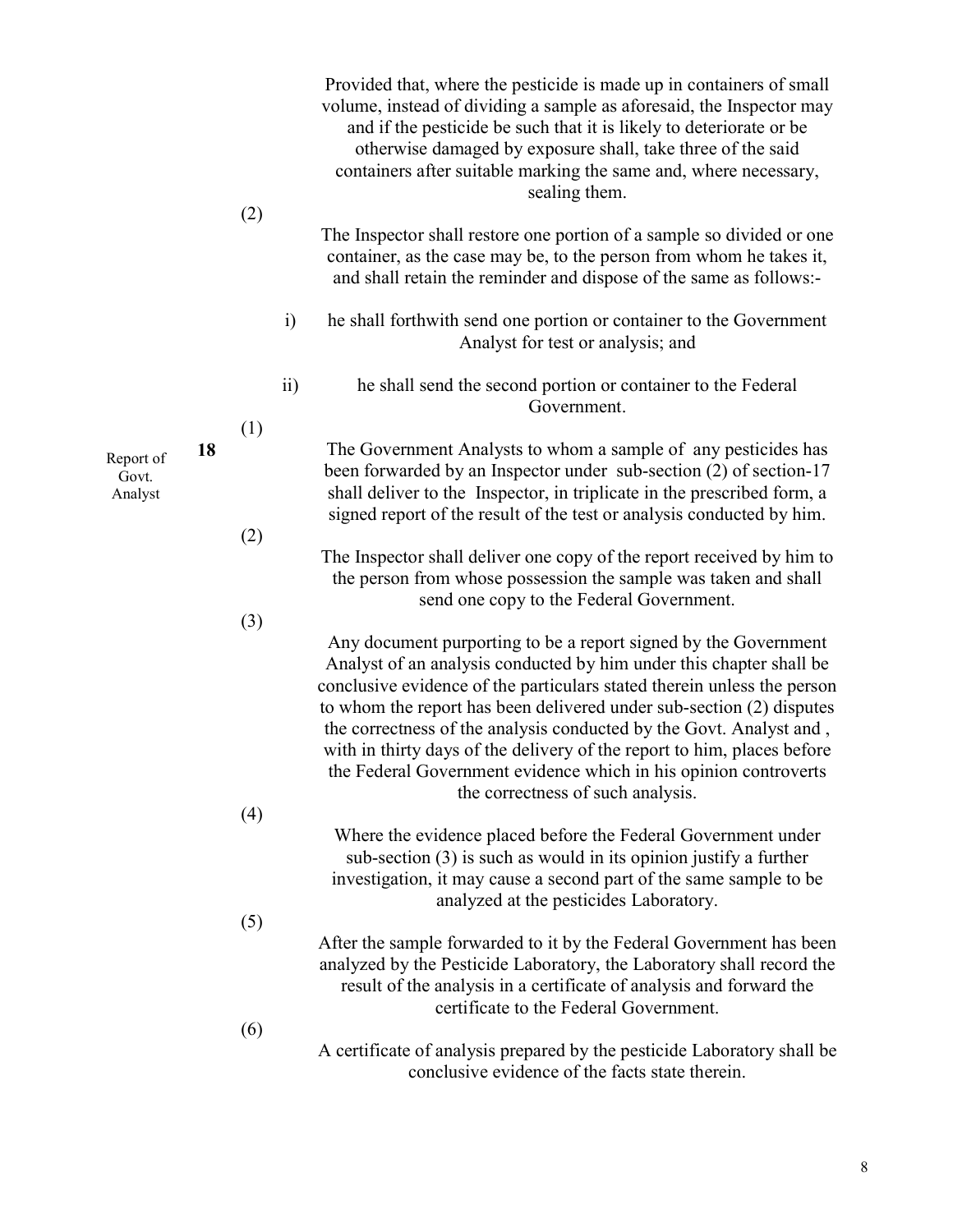| Publication<br>of result of<br>test and<br>analysis | 19 |     |    | The Federal Government may publish in such manner as it may deem<br>fit the result of the test and analysis of a pesticide made by a<br>Government Analyst or the pesticide Laboratory under section 18<br>together with such other information relating thereto, if any, as it may<br>consider necessary.                                                                                                                                                                                 |
|-----------------------------------------------------|----|-----|----|--------------------------------------------------------------------------------------------------------------------------------------------------------------------------------------------------------------------------------------------------------------------------------------------------------------------------------------------------------------------------------------------------------------------------------------------------------------------------------------------|
| Purchaser<br>of Pesticide<br>may have               | 20 | (1) |    | Any person who has purchased a pesticide may apply to a<br>Government Analyst to conduct a test or Analysis of the pesticide.                                                                                                                                                                                                                                                                                                                                                              |
| tested or<br>analysed                               |    | (2) |    | An application under sub-section (1) shall be made in such form and<br>manner and be accompanied by such fee as may be prescribed.                                                                                                                                                                                                                                                                                                                                                         |
|                                                     |    | (3) |    | The Government Analyst to whom an application is made in<br>accordance with sub-section (2) shall conduct the test or analysis and<br>issue to the applicant a report signed by him of the test or analysis.                                                                                                                                                                                                                                                                               |
|                                                     |    |     |    | <b>CHAPTER - IV</b><br><b>MISCELLANEOUS</b>                                                                                                                                                                                                                                                                                                                                                                                                                                                |
| Offences<br>and<br>penalties                        | 21 | (1) |    | (Any person who imports, manufactures, formulates, sells, offers or<br>exposes for sale, holds in stock for sale or advertise for sale an<br>adulterated or sub-standard pesticide shall be guilty of an offence.                                                                                                                                                                                                                                                                          |
|                                                     |    | (2) |    | The person guilty of an offence under sub-section $(1)$ shall be<br>punished:-                                                                                                                                                                                                                                                                                                                                                                                                             |
|                                                     |    |     | a) | In the case of an adulterated pesticides, in relation to a first offence<br>with imprisonment for a term which shall not be less than one year or<br>more than three years and with fine amounting to five hundred<br>thousand rupees and for every, subsequent offence with imprisonment<br>for a term which shall not be less than two years or more than three<br>years and with fine which shall not be less than five hundred<br>thousand rupees or more than one million rupees; and |
|                                                     |    |     | b) | In the case of a sub-standard pesticide, in relation to a first offence<br>with imprisonment for a term which shall not be less than six months<br>or more than two years and with fine which may extend to five<br>hundred thousand rupees and for every subsequent offence with<br>imprisonment which may extend to three years and with fine but                                                                                                                                        |

shall not be less than the punishment given for the first offence.)  $^4$ 

⒋Amended vide Act No. XXXIX of 1997.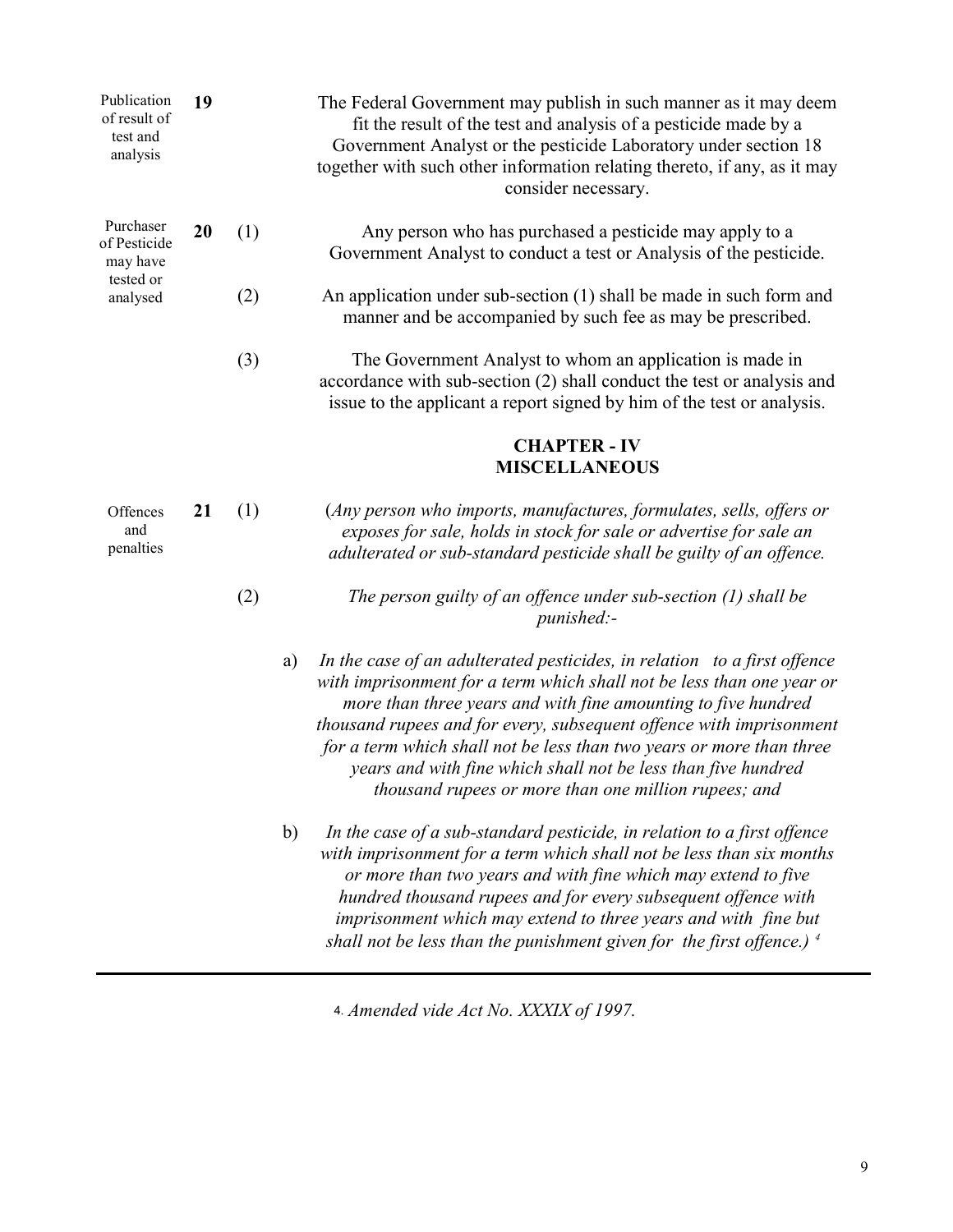| Punishment<br>for offences<br>not<br>provided<br>for in<br>Section 21                                    | 21A |               |     | Any person who contravenes any of the provisions of this Ordinance<br>or the rules for the contravention of which no other punishment is<br>provided in this ordinance, shall be punishable with fine which may<br>extend to one hundred thousand rupees.) <sup>4</sup>                                                                                |
|----------------------------------------------------------------------------------------------------------|-----|---------------|-----|--------------------------------------------------------------------------------------------------------------------------------------------------------------------------------------------------------------------------------------------------------------------------------------------------------------------------------------------------------|
| Manuafac-<br>turer's<br>Warranty to<br>Dealers                                                           | 22  |               |     | (whoever gives a false warranty to a dealer or purchaser in respect<br>of adulterated or sub-standard pesticide shall, unless he proves that<br>when he gave the warranty he had good reasons to believe the same<br>to be true, be guilty of an offence punishable in the same manner and<br>to the same extent as provided for under section $21)^4$ |
| Unlawful                                                                                                 | 23  |               |     | Any person who:-                                                                                                                                                                                                                                                                                                                                       |
| use of<br>Registra-<br>tion<br>Number,                                                                   |     | a)            |     | unlawfully uses any registration number assigned or as if it had been<br>assigned under this ordinance, or                                                                                                                                                                                                                                             |
| lowering of<br>pesticidal<br>value or<br>hindering<br>the<br>Inspector<br>from<br>performing<br>his duty |     | b)            |     | willfully alters the composition of a pesticide by mixing any other<br>substance therewith after the said pesticide has been placed on the<br>market by the manufacturer, importer or vendor, or                                                                                                                                                       |
|                                                                                                          |     | $\mathbf{c})$ |     | willfully obstructs, hinders, resists, or in any way opposes any<br>Inspector in performing his duties under this Ordinance shall be<br>punishable,-                                                                                                                                                                                                   |
|                                                                                                          |     |               | i)  | (in the case of an offence under clause $(a)$ or $(b)$ with imprisonment<br>for a term which shall not be less than two years or more than three<br>years and with fine which may extend to one million rupees; and) 4                                                                                                                                 |
|                                                                                                          |     |               | ii) | in the case of an offence under clause $(c)$ with imprisonment for a<br>term which extend to six months and with fine which may extend to<br>one hundred thousand rupees) <sup>4</sup>                                                                                                                                                                 |
| Entry $\&$<br>seizure                                                                                    | 24  | (1)           |     | if an Inspector has reason to believe that an offence punishable under<br>this ordinance or the rules made thereunder has been, is being or is<br>about to be committed at any time or place, he may enter and search<br>such place and seize any pesticide, article or thing to which the<br>offence relates found therein.                           |
|                                                                                                          |     | (2)           |     | Any pesticide, article or thing seized under sub-section (1) shall be<br>disposed of in accordance with the decision of the Court before<br>which the offender is prosecuted for a contravention at any of the<br>provisions of this ordinance or the rules                                                                                            |

⒋Amended vide Act No. XXXIX of 1997

 $\_$  , and the contribution of the contribution of the contribution of the contribution of  $\mathcal{L}_\text{max}$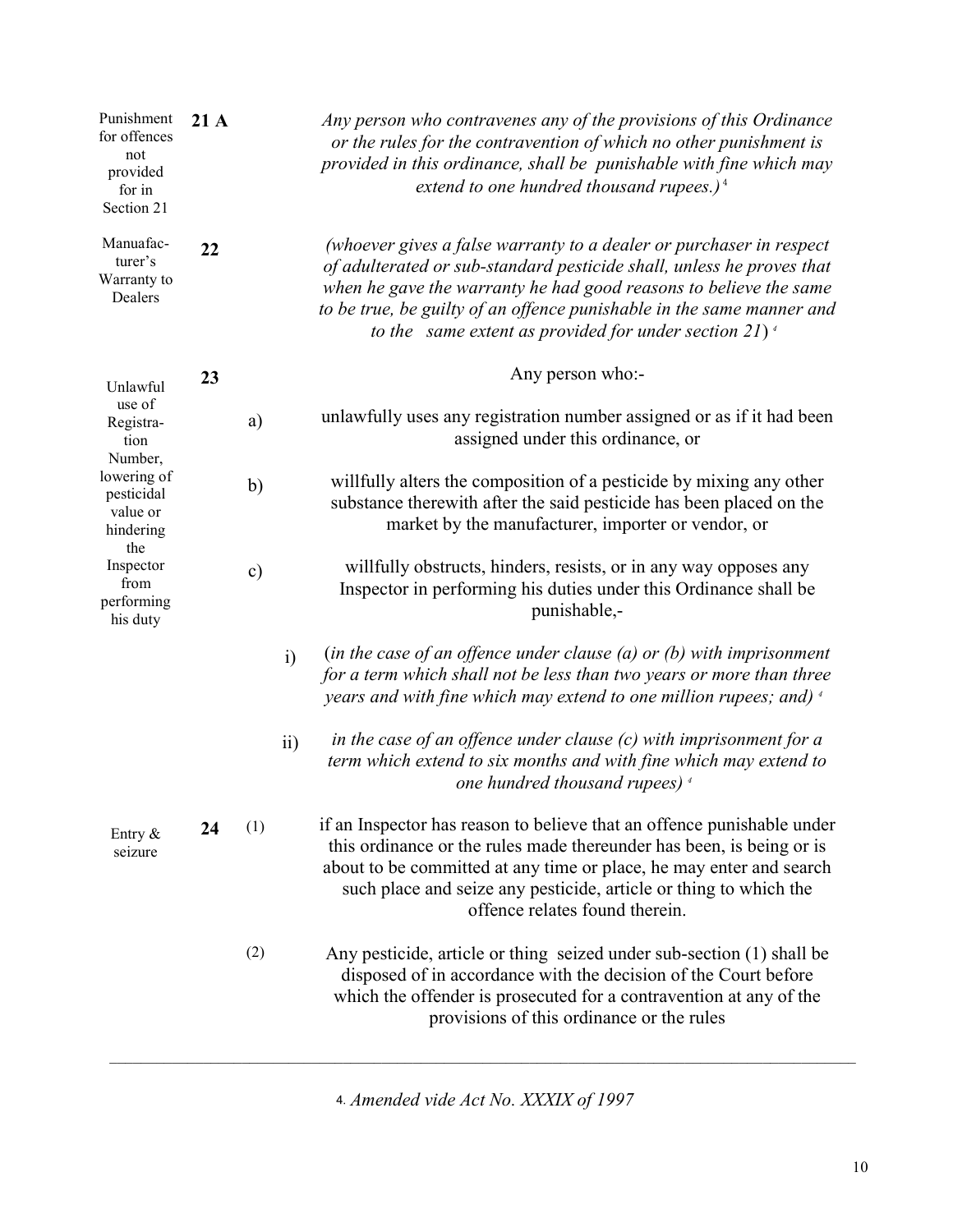|                                                 |     | (3)                     | (An Inspector may apply to the District Magistrate, Additional<br>District Magistrate, Sub-Divisional Magistrate of the District or<br>Sub-Division or Tehsil or Taluka, as the case may be for police<br>assistance and such Magistrate may direct that an Executive<br>Magistrate shall accompany the Inspector along with a police party<br>for the purpose of collecting sample for examination) <sup>4</sup>                                                                                 |
|-------------------------------------------------|-----|-------------------------|---------------------------------------------------------------------------------------------------------------------------------------------------------------------------------------------------------------------------------------------------------------------------------------------------------------------------------------------------------------------------------------------------------------------------------------------------------------------------------------------------|
| Power of<br>Court to<br>order for<br>feiture    | 25  |                         | If any person is convicted of an offence punishable under this<br>ordinance committed by him in respect of any pesticide, article or<br>thing, the Court convicting him may further directs that the pesticides<br>articles or things, shall be forfeited to the Federal Government.                                                                                                                                                                                                              |
| Cognizance<br>of offence                        | 26  | (1)                     | No court inferior to that of a Magistrate of the first class shall try an<br>offence punishable under this ordinance.                                                                                                                                                                                                                                                                                                                                                                             |
| etc.                                            |     | (2)<br>Act V of<br>1898 | Notwithstanding anything contained in section 32 of the code of<br>criminal procedure, 1898, it shall be lawful for any Magistrate of the<br>first class to pass any sentence authorized by this ordinance even if<br>such sentence exceeds his powers under the said section 32.                                                                                                                                                                                                                 |
| Cognizance<br>and<br>prosecution<br>of offences | 26A |                         | (The offences punishable under this Ordinance shall be cognizable<br>and non-bailable but a police officer shall not register or investigate<br>a case relating to an offence under this Ordinance except on a<br>complaint by the Inspector and Public Prosecutor shall be<br>responsible for conducting prosecution of offences under this<br>$ordinate)^4$                                                                                                                                     |
| Power to<br>try offence<br>summarily            | 27  | Act V of<br>1898        | Any Magistrate of the first class or any bench of Magistrates invested<br>with the powers of a Magistrate of the first class empowered for the<br>time being to try in a summary way the offences specified in sub-<br>section (1) of section 260 of the code of criminal procedure, 1898,<br>may on application in this behalf being made by the prosecution, try<br>in accordance with the provisions contained in section 262 to 265 of<br>that code, any offence punishable under section 21. |
| Indemnity                                       | 28  |                         | No suit, prosecution or other legal proceeding shall lie against any<br>person for anything which is in good faith done or intended to be<br>done under this ordinance or the rules.                                                                                                                                                                                                                                                                                                              |
|                                                 |     |                         |                                                                                                                                                                                                                                                                                                                                                                                                                                                                                                   |

⒋Amended vide Act No. XXXIX of 1997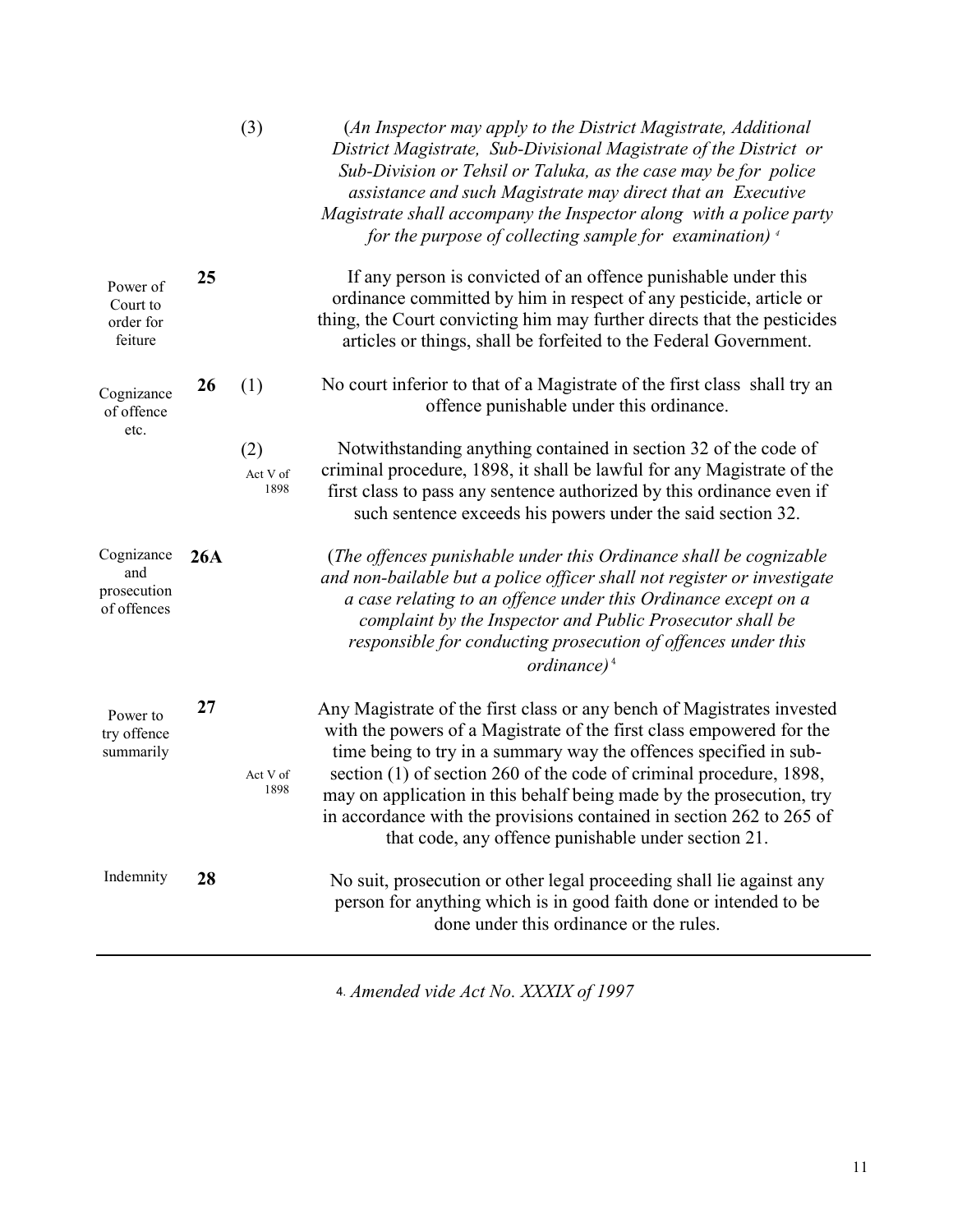| Power to<br>make rules | 29 | (1) |               | The Federal Government may, in consultation with the Agriculture<br>Pesticide Technical advisory committee and after previous<br>publication in the official Gazette, make rules for carrying the<br>provisions of this Ordinance into effect,                                         |
|------------------------|----|-----|---------------|----------------------------------------------------------------------------------------------------------------------------------------------------------------------------------------------------------------------------------------------------------------------------------------|
|                        |    | (2) |               | In particular and without prejudice to the generality of the foregoing<br>power, such rules may provide for all or any of the following matters,<br>namely:-                                                                                                                           |
|                        |    |     | a)            | the nomenclature of every form of plant and animal life that shall be<br>deemed to be insects, fungi or other plant or animal pests;                                                                                                                                                   |
|                        |    |     | b)            | the form in which an application for the registration of a $(---)^2$<br>pesticide or for the renewal of registration shall be made, the<br>information that shall be furnished therewith and the fee that shall<br>accompany it;                                                       |
|                        |    |     | $\mathbf{c})$ | the procedure for the grant of certificate of registration of ( <i>pesticides</i><br>not having a trade name or otherwise) <sup>2</sup> and renewal of such<br>registration and the form of such certificates;                                                                         |
|                        |    |     | d)            | the language of the tags or label to be attached to the containers and<br>packages containing pesticides and the character and location of the<br>printing to be marked on such tags, labels and containers;                                                                           |
|                        |    |     | e)            | the functions of pesticide laboratory and the procedures to be<br>followed by in the performance of such functions, including:-                                                                                                                                                        |
|                        |    |     |               | safeguarding of the secrecy of the formulae of any $(---)^2$<br>i)<br>pesticides disclosed to it;<br>collection of samples of pesticides for test or analysis; and<br>$\overline{ii}$<br>the form in which its reports of test or analysis shall be<br>$\overline{iii}$<br>written;    |
|                        |    |     | f)            | the methods of analysis to be followed, and the limits of variability to<br>be allowed, by the Government analyst as between the information<br>marked on the container or on a label attached thereto or supplied to<br>the purchaser when sold in bulk, and results of the analysis; |
|                        |    |     | g)            | the qualifications and duties of the Government Analyst;                                                                                                                                                                                                                               |

² Amended vide Ordinance No. XXXVII of 1991 and Act No. XIX of 1992.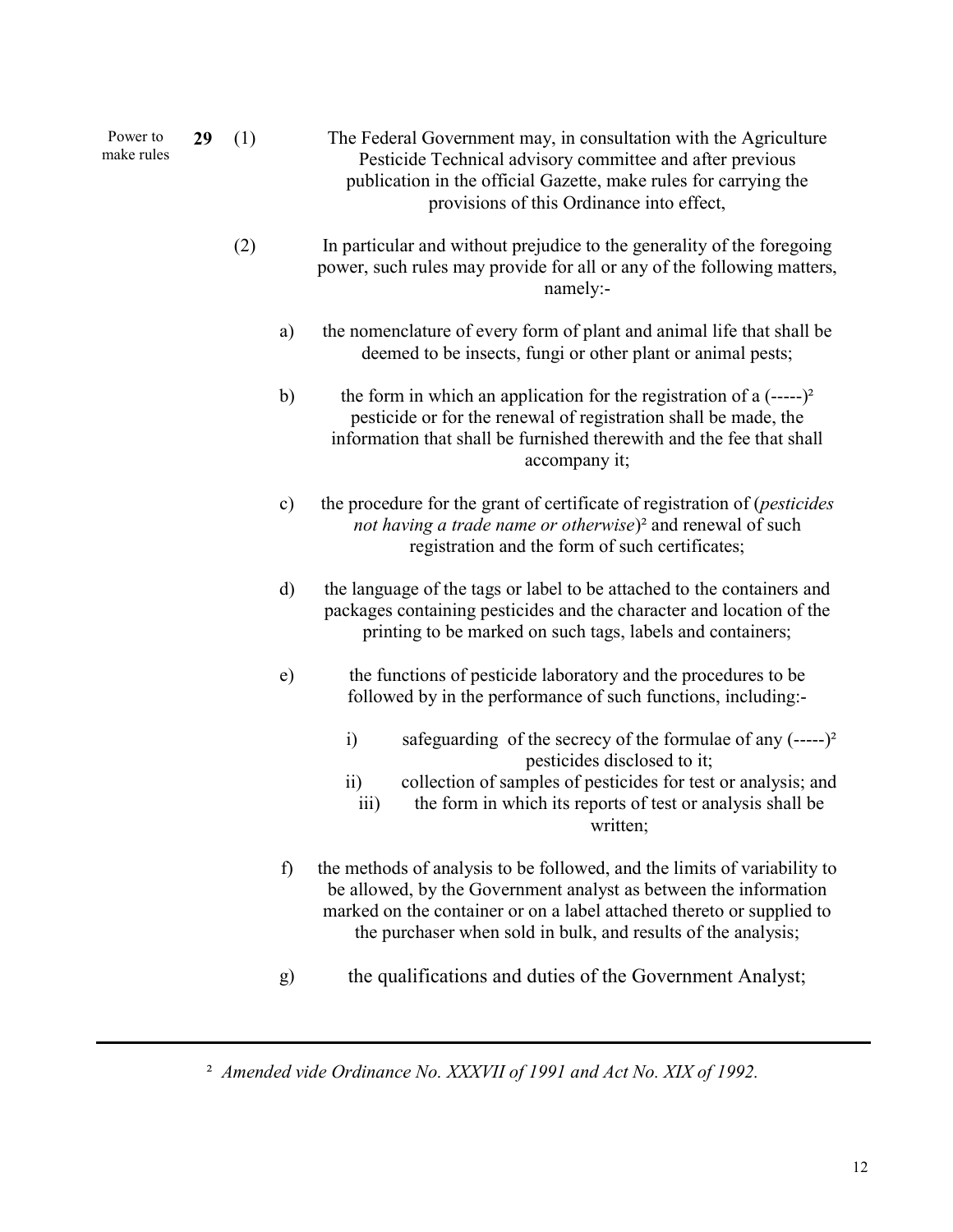- h) the form in which an intimation of the purpose for which a sample is taken by an inspector shall be given by him to the person from whose possession the sample is taken, the instruments to be employed, and the quantities to be taken, by an Inspector while taking samples for test or analysis and the manner in which they should be preserved and sent to the Government Analyst and the Federal Government;
- i) the form in which an application shall be made by the purchaser of a pesticide to a Government Analyst for test or analysis of the pesticides, the manner in which a purchaser may send a pesticide for test or analysis to the Government Analyst, the information that shall be furnished with such application and the fee that shall accompany it;
- j) the pesticides that are generally a detrimental or injurious to vegetation, domestic animals or public health even when used according to directions;
- k) the pesticides that are to be labeled poison and their antidotes;
- l) the requirement for the safe storage of pesticides;
- m) the quantities of different (-----)² pesticides which a person may hold in stock at any one time and the premises in which, and the conditions subject to which, he may hold them in stock;
- n) the precautions for the protection of workers against risk of poisoning by pesticides arising from their working:
	- i) in connection with the use of such pesticides in agriculture; or ii) on land on which such pesticides are being or have been used in agriculture;
- o) the restrictions or conditions as to the purposes for which, the circumstances in which, or the methods or means by which, a pesticide may be used;
- p) the restrictions or conditions involving a general prevention or limitation of the use of any pesticide in agriculture;

² Amended vide Ordinance No. XXXVII of 1991 and Act No. XIX of 1992.